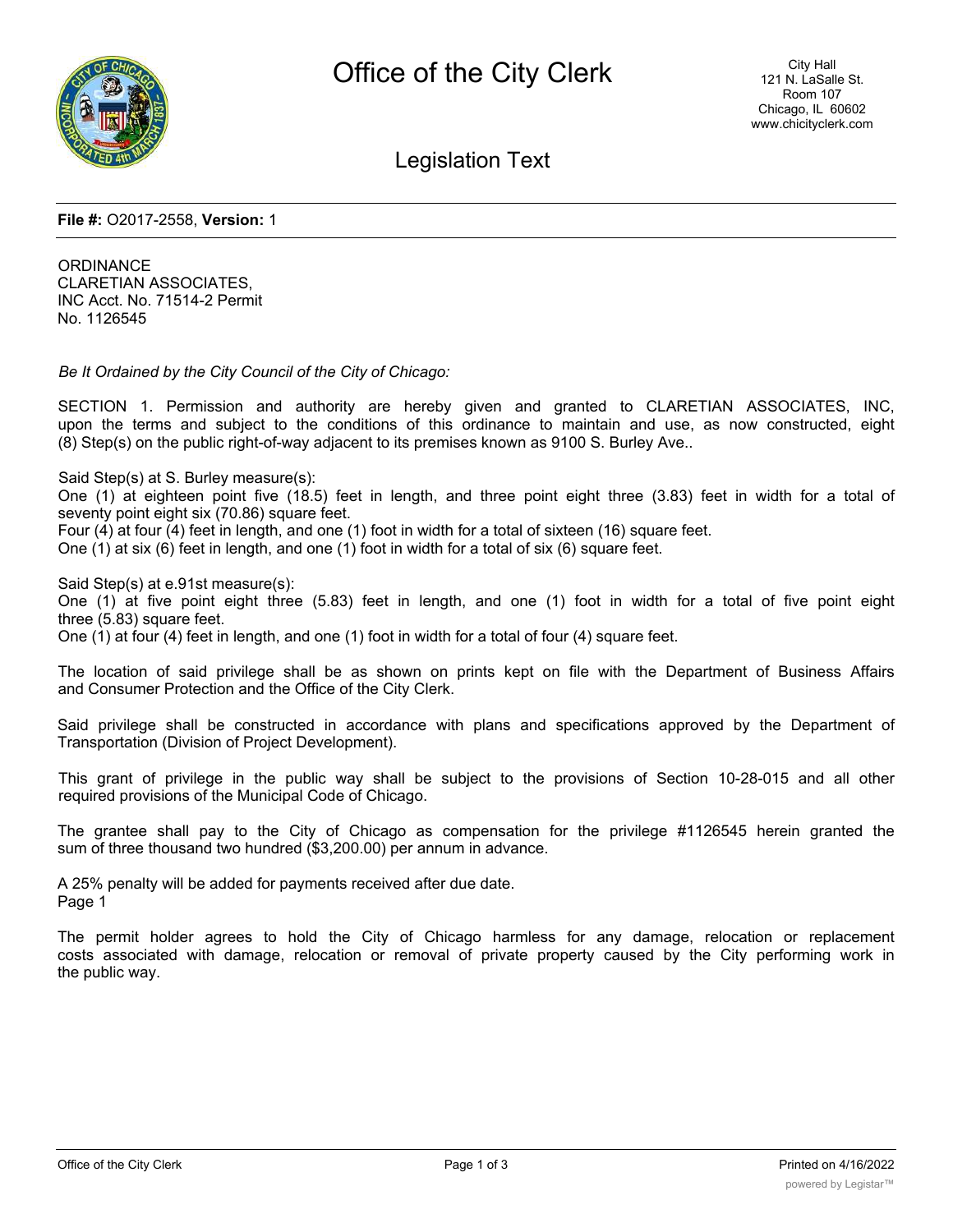(Page 5 of 7)

 $\setminus$ 

«- Department of Business Affairs and Consumer Protection

Small Business Center - Public Way Use Unit City Hall - 121 N. LaSalle Street, Room 800 • Chicago, IL 60602 312-74-GOB1Z/312-744-6249 • (312) 744-1944 (TTY) litlp://\v\vw.citvol'chicaeo org/bacp

**03/29/2017**

Alderman Susan Sadlowski Garza Ward # 10 City of Chicago City Hall, Room 200 121 North LaSalle Street Chicago, Illinois 60602

## **Re: An ordinance to use and maintain a portion of the public right-of-way for eight (8) step(s) for CLARETIAN ASSOCIATES, INC, adjacent to the premises known as 9100 S. Burley Ave..**

## **Dear Alderman Susan Sadlowski Garza:**

The applicant referenced above has requested the use of the public right-of-way for a step(s). An ordinance has been prepared by the Department of Business Affairs and Consumer Protection - Small Business Center-Public Way Use Unit for presentation to the City Council. Because this request was made for properties located in your ward, as approved by you as per the attached, I respectfully request that you introduce the attached ordinance at the next City Council meeting.

If you have any questions regarding this ordinance, please contact Anthony Bertuca at (312) 744-5506.